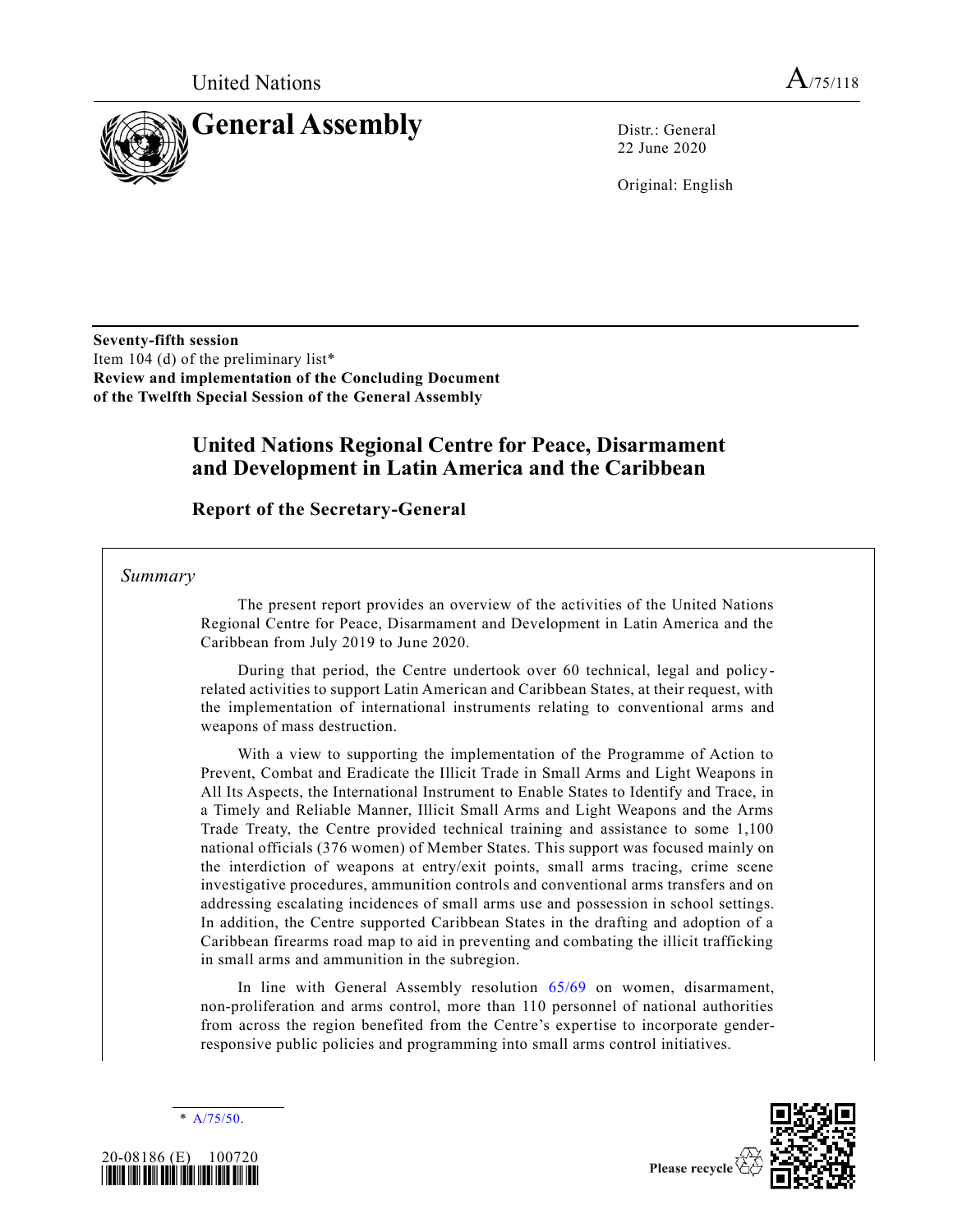During the reporting period, legislative and capacity-building support was delivered to 135 officials (55 women) to enhance their implementation of Security Council resolution 1540 (2004) on preventing the proliferation of weapons of mass destruction and their means of delivery to non-State actors.

The Secretary-General expresses his gratitude to the Member States, in particular the host country, Peru, and other partners that supported the Centre's operation and programmes with financial and in-kind contributions and calls upon those in a position to do so to make voluntary contributions to the Centre in order to sustain and further develop its activities in response to the increasing requests for assistance and cooperation by Member States in the region.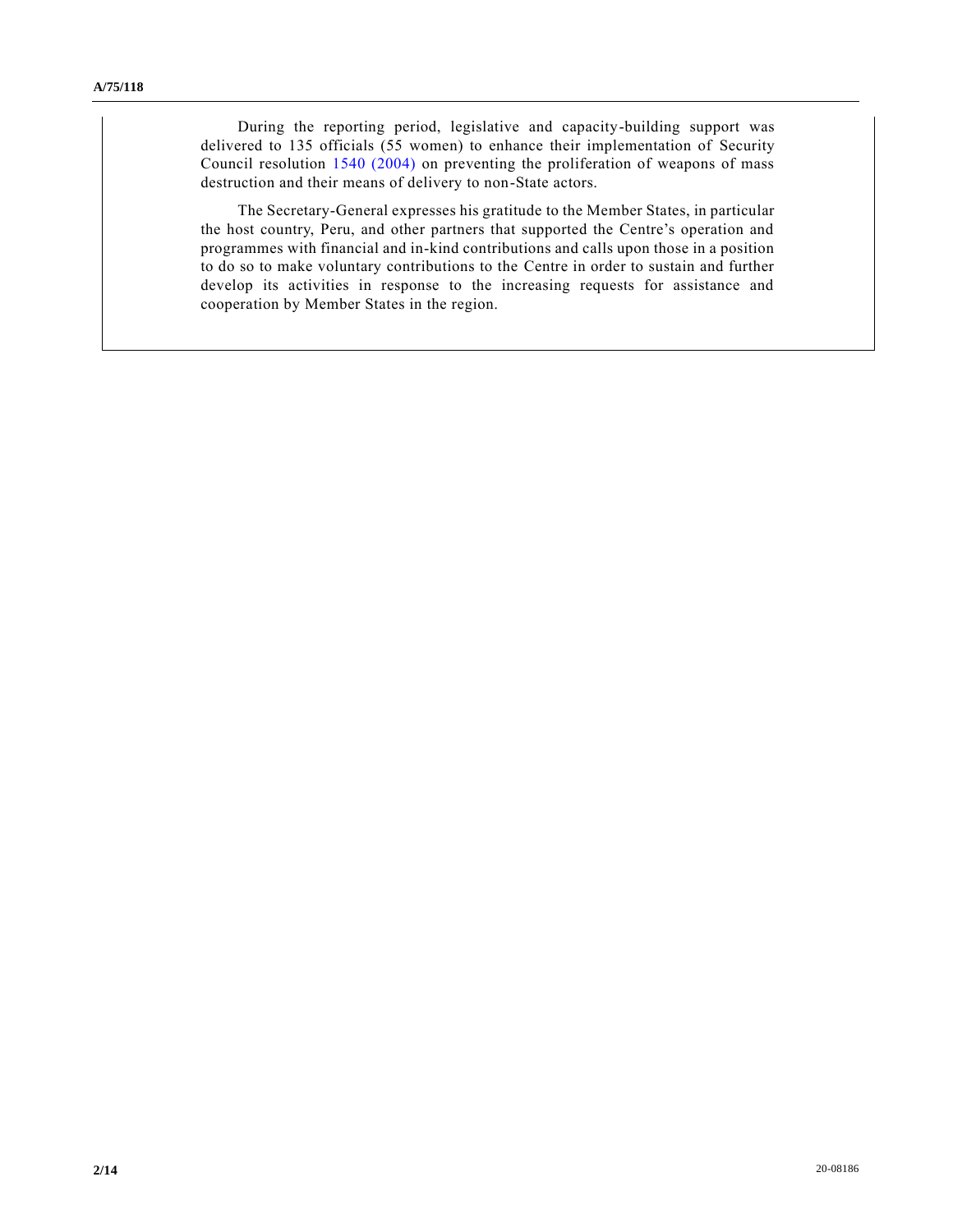# **I. Introduction**

1. In its resolution 74/72, the General Assembly reiterated its strong support for the role of the United Nations Regional Centre for Peace, Disarmament and Development in Latin America and the Caribbean in the promotion of peace, disarmament and development among its Member States and encouraged the Centre to further develop activities in all States of the region in the important areas of peace, disarmament and development, and to provide, upon request and in accordance with its mandate, support to Member States' initiatives in those areas at the regional and subregional levels.

2. The General Assembly requested the Secretary-General to submit a report on the implementation of the resolution at its seventy-fifth session. In the present report, submitted pursuant to that request, the main activities carried out by the Centre from July 2019 to June 2020 are highlighted. A financial statement on the status of the trust fund for the Centre in 2019 is contained in the annex to the report.

# **II. Functioning and mandate**

3. The Centre, located in Lima, was established in 1987, pursuant to General Assembly resolution 41/60 J. It is mandated to provide, upon request, substantive support for the initiatives and other activities of the Member States in the region for the implementation of measures for peace and disarmament and for the promotion of economic and social development.

# **III. Main areas of activity**

4. During the reporting period, the Centre undertook more than 60 technical and legal assistance and training activities to support States in the region in their efforts to implement disarmament, arms control and non-proliferation instruments and adhere to international standards and norms in those fields. The following paragraphs provide an overview of the Centre's main areas of activity. Further details are provided in subsequent sections.

5. The Regional Centre assisted States in the adoption of holistic approaches and policies to address the scourge of illicit trafficking in small arms and ammunition. The integration of gender perspectives and the empowerment of women and youth are key to bolstering effective responses in the Latin America and the Caribbean region.

6. The Centre continued its efforts to promote the participation of women in disarmament, non-proliferation and arms control initiatives, in line with General Assembly resolution 65/69 on women, disarmament, non-proliferation and arms control. This entailed delivering a women and peace and security regional project targeting over 110 national practitioners. Overall, the activities undertaken by the Centre during the reporting period reached a total of more than 430 women (approximately 35 per cent of total participation).

7. The Centre continued to support States in their implementation of the Arms Trade Treaty by delivering training to mitigate diversion and reduce the impact of undue harm caused, as well as technical assistance to bolster the implementation of article 7.4 to over 30 officials (16 women).

8. With a view to contributing to current literature and evidence-based dialogue on the growing phenomenon of firearms possession and use in schools, the Centre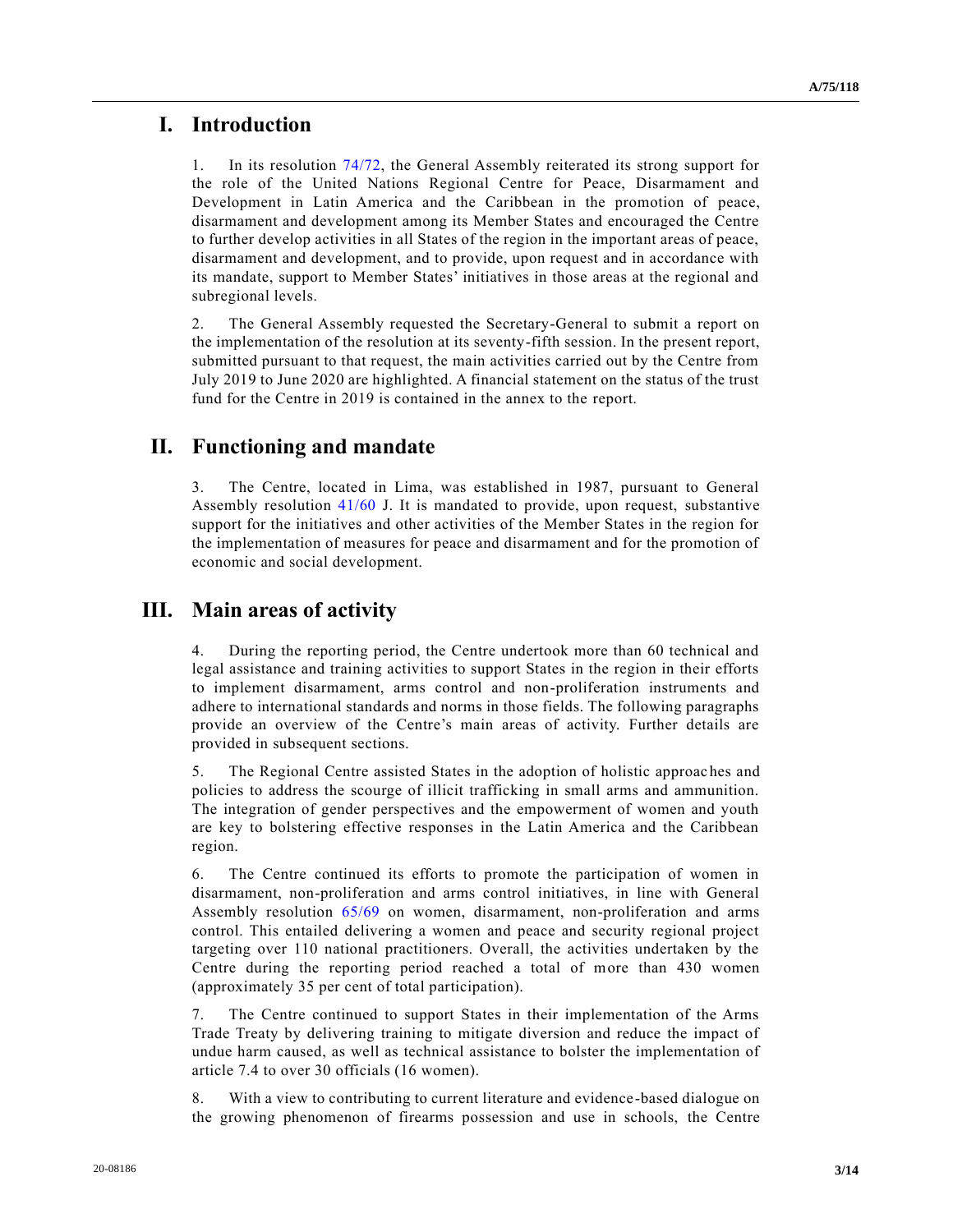published its findings on regional and international best practices on public policies and initiatives to deal with this mounting scourge.

9. The Centre bolstered the capacity of some 140 law enforcement frontline responders (54 women) to mitigate the diversion of weapons through specialized X-ray identification training in four States. In addition, the Centre delivered training to more than 50 security sector and justice officials (14 women) from four States to promote international standards in the investigation and prosecution of small armsrelated cases. This targeted training was complemented by enhanced State capacity to meet marking and record-keeping responsibilities under the Programme of Action to Prevent, Combat and Eradicate the Illicit Trade in Small Arms and Light Weapons in All Its Aspects and the International Instrument to Enable States to Identify and Trace, in a Timely and Reliable Manner, Illicit Small Arms and Light Weapons (International Tracing Instrument).

10. In further efforts to reduce the risk of small arms and ammunition being diverted for illicit use, the Centre worked with more than 120 private security personnel (16 women) in three States to enhance their capacity to apply relevant international physical security standards in managing stockpile facilities.

11. To support the implementation of Security Council resolution 1540 (2004), the Centre assisted 135 national officials (55 women) in setting in place the legal and policy structures necessary to effectively implement the Convention on the Prohibition of the Development, Production and Stockpiling of Bacteriological (Biological) and Toxin Weapons and on Their Destruction.

## **A. Conventional arms control programme**

### **1. Women and security**

12. Armed violence in a domestic setting was already a global emergency prior to the onset of coronavirus disease (COVID-19); however, it was exacerbated during the pandemic. Lockdowns and prolonged restrictions in movement were important contributing factors. In efforts to assume a proactive role in mitigating this dilemma, the Centre promoted gender-sensitive approaches to armed violence reduction measures in the form of legal reviews. These extensive reviews included crossreferences on small arms laws with domestic violence provisions in 22 Latin American and Caribbean States and culminated with recommendations for restricting the ability of convicted domestic violence perpetrators to acquire or renew firearms licences. The studies also provided a basis for future discussions on enhancing gender accountability in policies and laws to control small arms and were closely aligned with the United Nations women and peace and security agenda.

13. During the pandemic, the Centre also conducted media-monitoring research to identify extraordinary national small arms control measures adopted in the region during the lockdown that could have an impact on preventing and combating genderbased violence against women. The findings of this open-source research – along with other activities undertaken by the Centre as part of its women and disarmament project – will be used as a basis for the development of online courses on the prevention of (armed) violence against women. The research will also feed into presentations to be delivered by the Centre during a webinar organized by the new German-based Gender Equality Network for Small Arms Control, to be held in June 2020.

14. To further respond to the pressing need to incorporate key gender perspectives into arms control policies and practices beyond the confines of the COVID-19 pandemic, the Centre launched a course on the gendered aspects of small arms and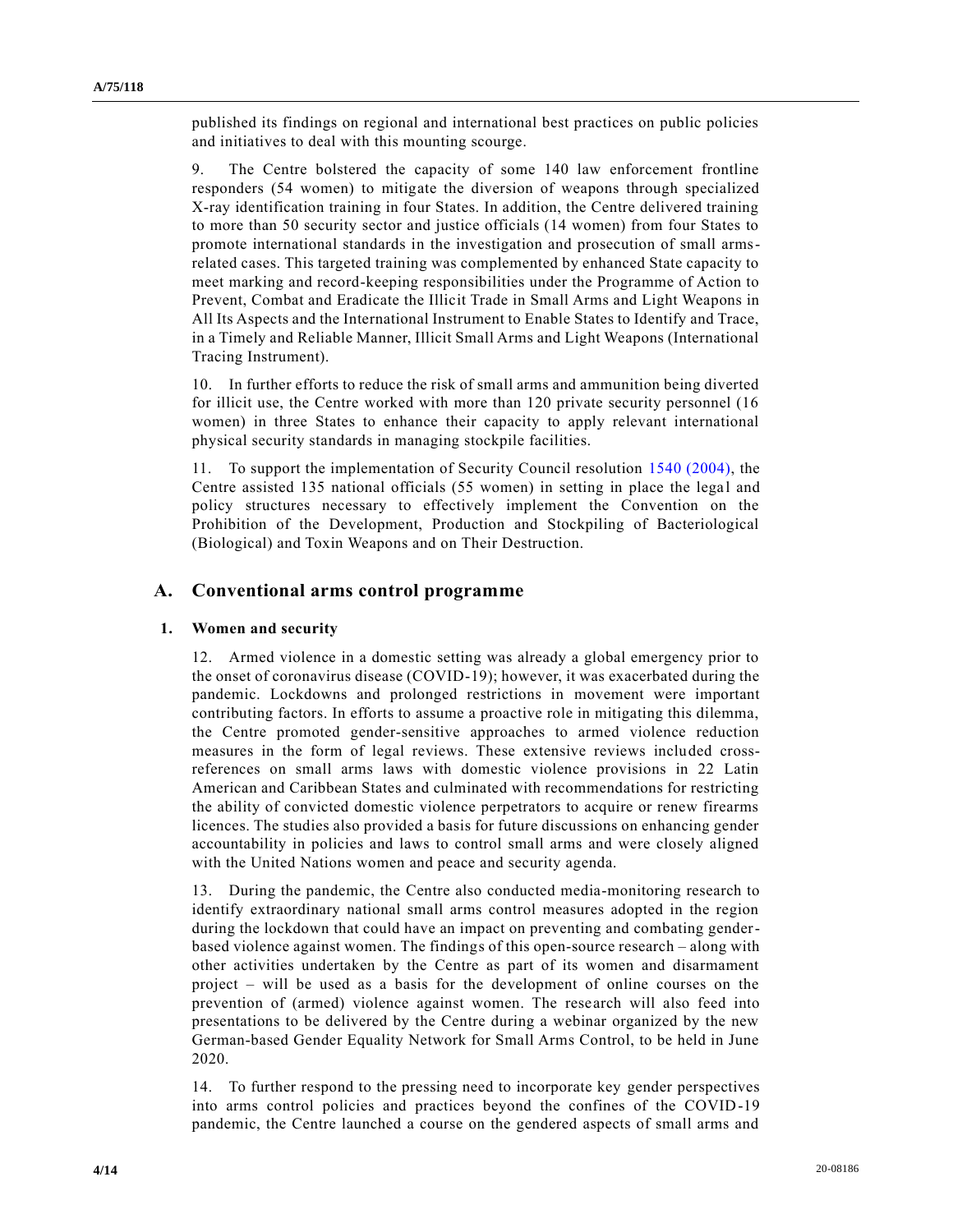ammunition evidence management. This specialized training also covers the link between armed violence and violence against women. The course, delivered in the Dominican Republic in July 2019, for some 15 security and justice sector representatives (4 women), was the first of its kind in the country. The Centre convened two additional evidence management courses at the national level, engaging some 60 national security and justice sector representatives (24 women) in Costa Rica in October 2019 and El Salvador in December 2019. These three courses contributed to building State capacity to adequately process crime scenes and evidence in cases involving small arms and ammunition, as well as to the creation by the Centre of a new four-day specialized course on firearms investigations and gender perspectives, which will be available for firearms investigative units as both virtual and traditional classroom instruction.

15. In further efforts to introduce arms control as a fundamental pillar of the public policy response to gender-based violence, the Centre organized a subregional seminar in Trinidad and Tobago in November 2019. The seminar was targeted at some 60 representatives (37 women), from nine Caribbean countries, directly involved in arms control and preventing violence against women and girls. There was a fruitful exchange of ideas, and discussions on strategies and possibilities for joint initiatives to address armed violence against women. To ensure a diverse collation of strategies, 3 regional organizations and 12 civil society organizations were invited to participate and share their expertise. Subregional events such as these contribute substantially to the creation of inter-State partnerships and to putting women's issues on States' security agendas.

16. To contribute to global trends to integrate gender into small arms-related work, the Centre shared its regionally based experience at an international conference organized by the Gender Equality Network for Small Arms Control in February 2020. Participants engaged in in-depth discussions on the linkage between genderresponsive programming in small arms control and the women and peace and security agenda. By reaching out to the members of the international Network, made up of civil society representatives, government officials and representatives from regional and subregional organizations and the United Nations system, the Centre was able to expand its partner portfolio in an exponential manner and contribute to global awareness of the negative interrelation between gender and armed violence from a regional perspective.

17. Links between the Centre and civil society were further strengthened at an academic encounter on good practices to address armed violence against women in Mexico organized by the country's Autonomous National University and the National Women's Institute in November 2019. The Centre was invited to share its expertise on concrete actions that can be undertaken by both civil society and competent national authorities in dealing with armed violence. The Centre used this platform to disseminate its subregional legal reviews to cross-reference small arms laws with domestic violence provisions throughout nine States in Central America, including Colombia, the Dominican Republic and Mexico. The studies were well received and identified as a good practice to prevent and contain this phenomenon both in Mexico and beyond.

#### **2. Arms Trade Treaty**

18. Arms transfer controls, as called for under the Arms Trade Treaty, were the focus of a tabletop exercise delivered by the Centre in the Dominican Republic, in February 2020, to over 30 national authorities (16 women). The aim of this exercise was to showcase the obligations under the Treaty and provide practical insights into the Treaty's risk assessment methodology, with a special focus on transfer evaluation and gender-based criteria. To inform discussions, the Centre presented its Treaty risk assessment tool, designed to evaluate whether there is a substantial risk that an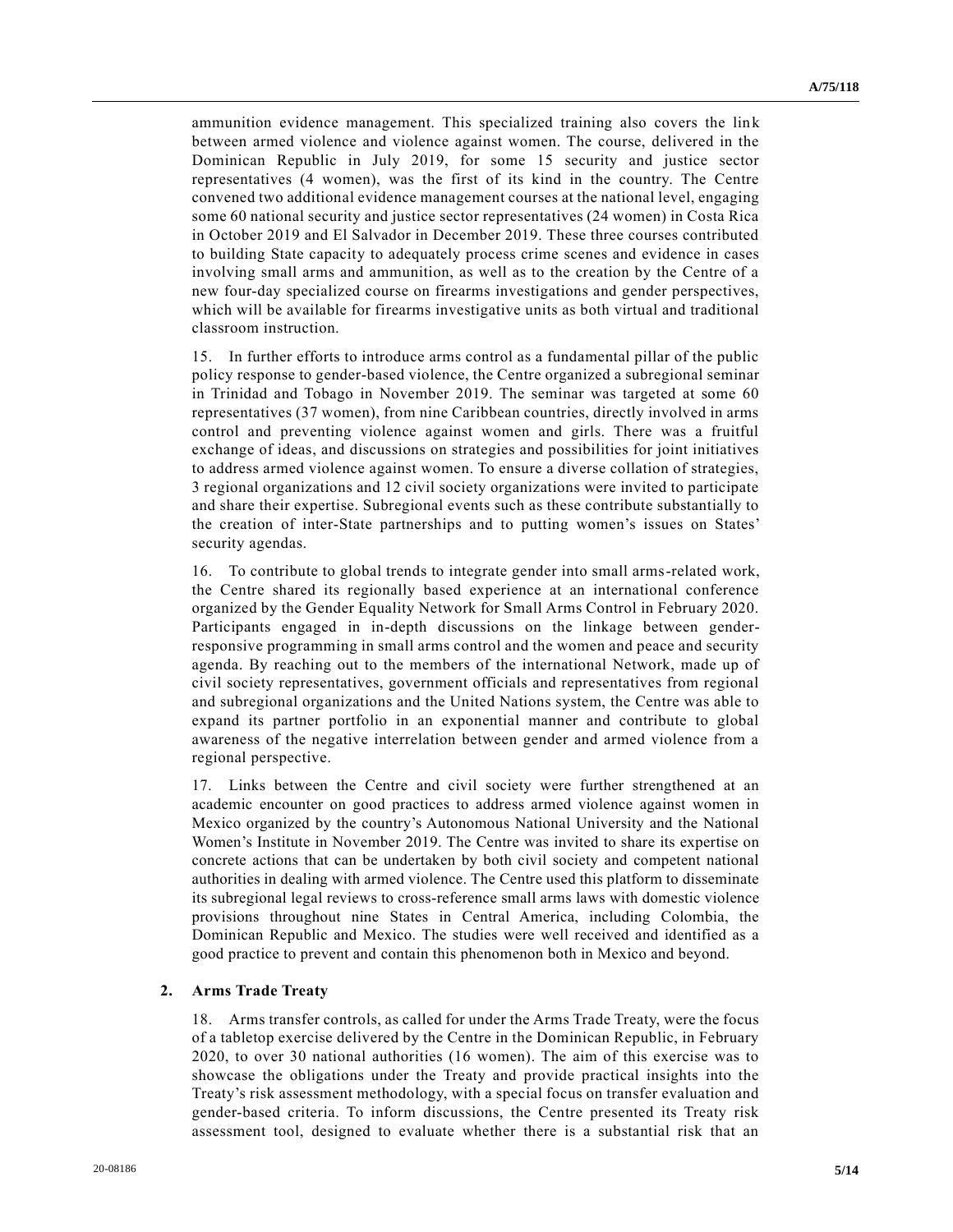international arms transfer would likely give rise to or facilitate acts of gender-based violence under article 7.4 of the Treaty.

19. With a view to strengthening the country's legal framework and institutional architecture vis-à-vis conventional arms transfers, the Centre supported the State in addressing the relevant provisions included in the country's firearms, ammunition and related materials act. It also considered a series of provisions set out in the bill regulations, currently under development, to bring them into closer alignment with relevant Treaty provisions. Participants applauded the work being undertaken by the Centre in assisting States across the region to enhance the effectiveness of arms transfer controls at the national level, thus boosting implementation at the regional level.

#### **3. Empowering women and youth to engage in disarmament issues**

20. Throughout the reporting period, the Centre worked with States to incorporate gender perspectives into security and arms control policies. In similar and complementary steps, the Centre has been sensitizing decision makers on how armed violence affects women, men, boys and girls differently, as well as engaging with youth to allow their voice to be heard in small arms dialogue and debates. At the same time, the youth were empowered to participate in ensuring that their educational and recreational spaces remain safe havens, protected from the scourge of small arms violence.

21. Through media-monitoring research, the Centre tracked incidents involving small arms in schools across the region: acts of violence committed with firearms or simply their illegal presence on school grounds. The growing phenomenon of small arms-related violence in schools across the region was examined by the Centre, along with existing national public policy and legislative responses. This research was focused on international and regional best practices on public policies and initiatives addressing the presence of small arms in schools, the impact of this and associated challenges. The result was a comprehensive study published by the Centre on the approaches to, challenges facing and responses by Latin American and Caribbean States to the phenomenon of small arms in schools. The study was successful in contributing to effective and informed programmatic responses to strengthening the institutional capacity of States to address the challenge and in generating momentum for social transformation. In October 2019, the Centre shared the most significant findings of the study with 90 national and international stakeholders (47 women) at a subregional seminar organized by the Centre in Lima to promote regional dialogue and the exchange of experiences on the challenges posed by the presence and use of small arms in schools. Participants included government representatives from the education and public security sectors, United Nations agencies, civil society organizations and experts from the region.

22. This subregional event covered a diverse range of related topics, including protocols and guidelines for intervention and prevention; tools for data collection and management; safe storage practices; reporting mechanism; awareness and education campaigns; and other initiatives dedicated to reinforcing schools as safe, violencefree spaces. Real-life scenarios were shared, of which the most salient involved students carrying small arms in school settings, armed students threatening and intimidating their classmates and teachers and accidental and intentional shootings within schools. During the final session, calls were made for early-warning systems to be put in place and to address the subjective dimension and the social and cultural acceptance that comes with the possession of small arms, paying close attention to dominant patterns and cultural stereotypes built around masculinity.

23. Given the success of this event, Peru invited the Centre to replicate this work at the local level, in December 2019, targeting municipal education boards and teachers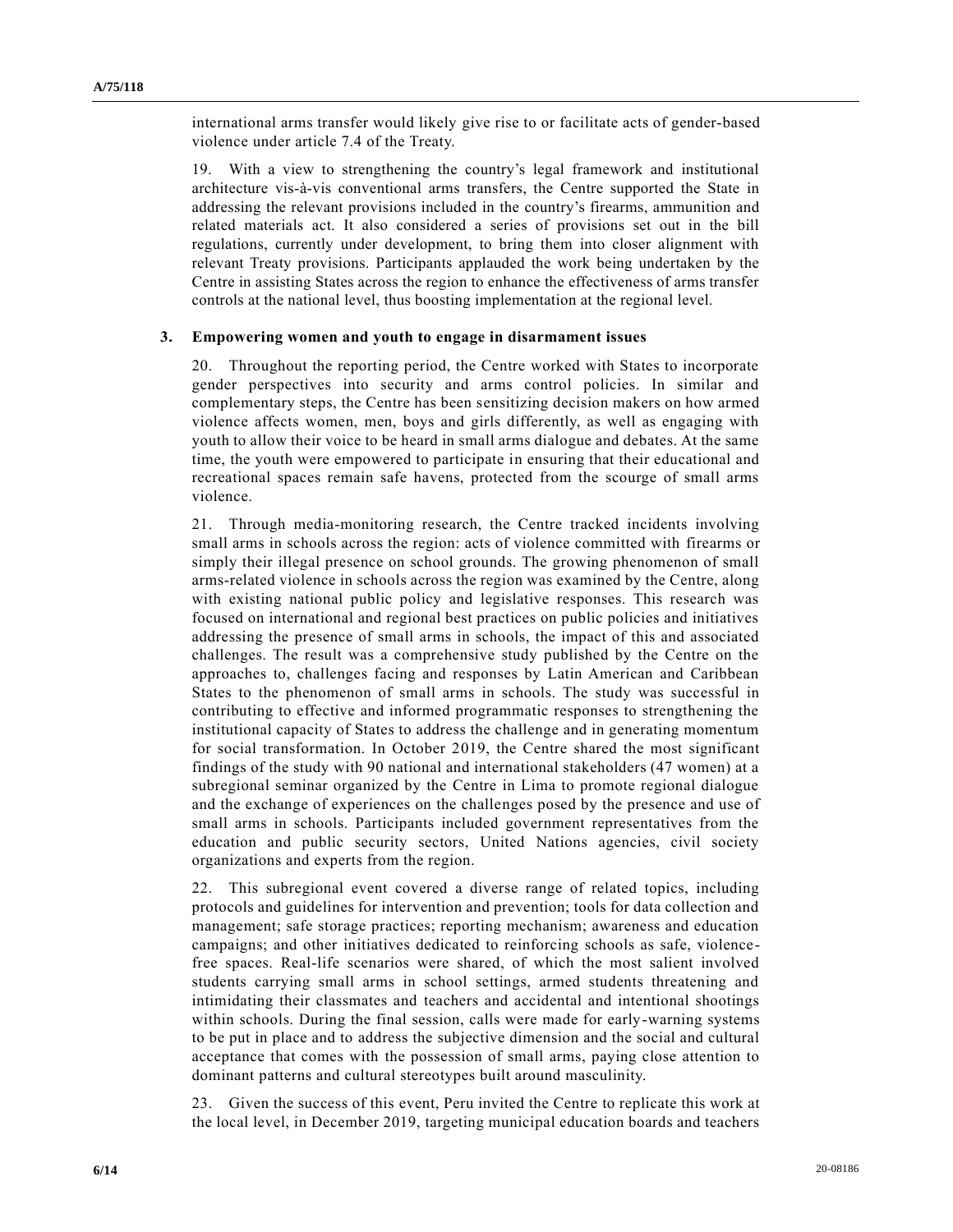and a Lima-based network of youth group leaders, concerning the link between firearms and schools. For many of the participants, it was the first time that they had participated in such an event, which brought together the education sector with the arms control sector and civil society at the local level. The participants went on to share the knowledge that they acquired at the event with other relevant actors in the country with a view to strengthening responses to the issue, which jeopardizes and weakens one of the most important spaces for ensuring the proper development of the region's children and youth. The Centre will continue to take a leadership role to facilitate international, national and local dialogue on the issue.

### **4. Supporting weapons interdictions through X-ray technology**

24. One of the main contributing factors to keeping communities safe is ensuring that international borders and ports of entry remain secure, to prevent the illicit flow of arms and ammunition. The Centre is doing its part in this regard by working with frontline responders to mitigate the trafficking of weapons, through training initiatives and the provision of practical tools.

25. During the reporting period, over 100 screening officials (42 women) from Colombia, the Dominican Republic and Paraguay were trained to better detect and identify weapons and ammunition being illicitly shipped through different entry and exit points (ports, airports, courier services and penitentiary services). The course's main training tool is an X-ray identification guide containing descriptions and technical specifications of weapons, including parts and components and ammunition, highlighting innovative concealment methods often used by traffickers. The ima ges in the guide populate an image library being used by national agents and customs officials across the region to improve visual threat detection at points of entry and exit.

26. The theoretical segment of the course is complemented by on-site simulations of package interdictions, whereby participants have to identify parts and components of disassembled small arms and ammunition using X-ray images. Participants also learn the procedures for handling suspicious or illicit goods.

27. To reach a greater number of beneficiaries, the course was piloted in English for the first time in October 2019, with the training of more than 30 X-ray screening operators and support personnel (12 women) with responsibilities in control and inspection at security check points in Barbados. The course had the result of improving State capacity – through the Royal Barbados Police Force, Customs Office, Barbados Port, Postal Service and Prison Service. The course is now being requested in numerous other Caribbean States.

28. The direct impact of these courses was witnessed in an increased number of seizures by officials trained by the Centre during the reporting period. In the Dominican Republic, for example, a customs official trained by the Centre detected a disassembled small arm (9mm Glock pistol) being shipped to the country via the postal service. In Costa Rica, a private security official seized ammunition in the hand luggage of a passenger travelling on a domestic flight from San José. While in Paraguay, a customs official on duty at the airport participated in a seizure of more than 200 rifle ammunition cartridges found in hand luggage on an international flight.

#### **5. Promoting small arms control measures among private security companies**

29. In efforts to strengthen the capacities of the Governments of Member States to control small arms under the ownership of private security companies and promote good governance among this sector, the Centre provided technical assistance to the Dominican Republic, Peru and Trinidad and Tobago. This assistance forms part of a project aimed at enhancing small arms control in the private security sector in the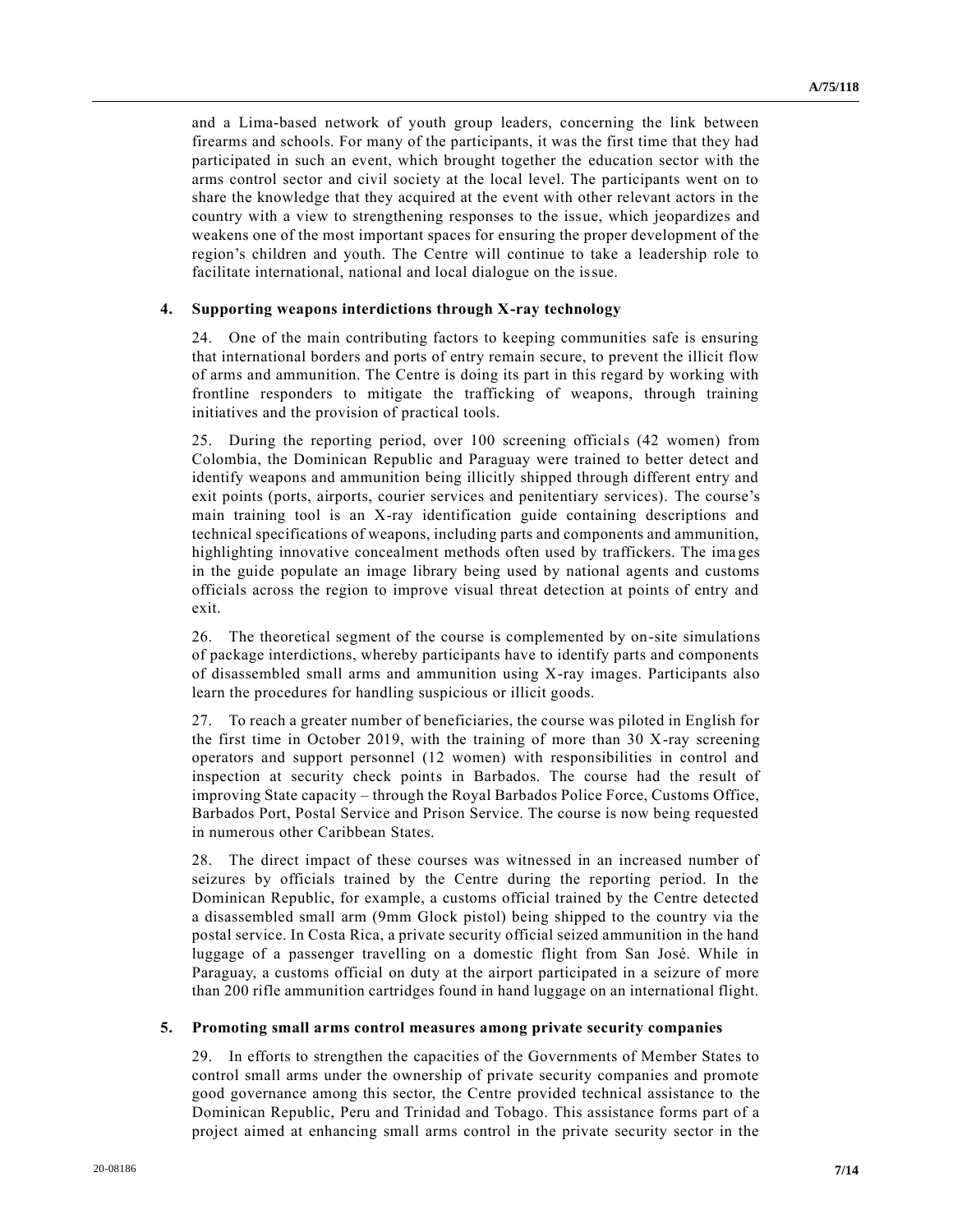region through support for the application of the Modular Small-arms-control Implementation Compendium and the SaferGuard International Ammunition Technical Guidelines with the ultimate goal of reducing diversion and proliferation of weapons and ammunition.

30. In follow-up assistance to the country, the Centre returned to the Dominican Republic to conduct voluntary assessments of armouries and storage facilities in four private security companies in October 2019. These assessments provided insight into their status, highlighting the challenges in small arms management and control, and completed with a presentation of recommendations on measures that could be taken to comply with the Compendium and the Guidelines.

31. In Trinidad and Tobago, the Centre launched its assistance to private security companies in October 2019 by hosting an executive seminar to raise awareness of private security regulations and small arms control, as well as a technical workshop on international standards vis-à-vis physical security and stockpile management targeting over 60 officials of national authorities and operational personnel from private security companies (10 women). Both events led to improved dialogue between the authorities and the private security companies present, as well as to the identification of opportunities to work together towards good governance of the sector with the ultimate goal of minimizing the risks and threats posed by inadequate management and control of small arms and ammunition.

32. In September 2019, 60 personnel (6 women) from private security regulatory entities and armouries in the Dominican Republic and El Salvador with responsibilities in international transfer controls increased their awareness of provisions found in international instruments related to arms import controls, in particular, those that apply to cases in which the private security companies are the arms importers and intended end users. During two national exercises, the Centre shared its risk assessment methodology, which can be used for analysing and authorizing the imports of arms and ammunition, to aid the States in avoiding straw purchases and diversion and preventing illicit arms transfers.

33. In March 2020, the National Regulatory Entity for Security Services, Firearms, Ammunition and Explosives for Civil Use of Peru requested the Centre for technical support with regard to small arms marking for 30 representatives (9 women) from various divisions within the Entity. The Centre highlighted the marking of small arms and ammunition as a key control measure to combat illicit trafficking and presented marking obligations under international instruments, technical guidelines, standards and regional best practices, including the Modular Small-arms-control Implementation Compendium and the International Ammunition Technical Guidelines. The theoretical segment was complemented by a practical session involving a marking exercise, in which the Centre demonstrated the practical use of its laser marking machine. The information imparted during the workshop is expected to support the development of regulations corresponding to the national act on the control of arms and ammunition (N° 30299) on the marking of small arms to foster standardization of practices at the national level.

#### **6. Ammunition management and controls**

34. The Centre conducted two case studies on profiling ammunition in Peru and the Dominican Republic. The two main data sources originated from the reported seizures of ammunition at ports and airports and ammunition recovered at crime scenes. The main findings of the Peruvian study were presented to 40 government officials (9 women) during a workshop on ammunition management and controls in Lima, in December 2019. The workshop showcased how ammunition collected at crime scenes and ballistic data can serve as valuable information to establish armed violence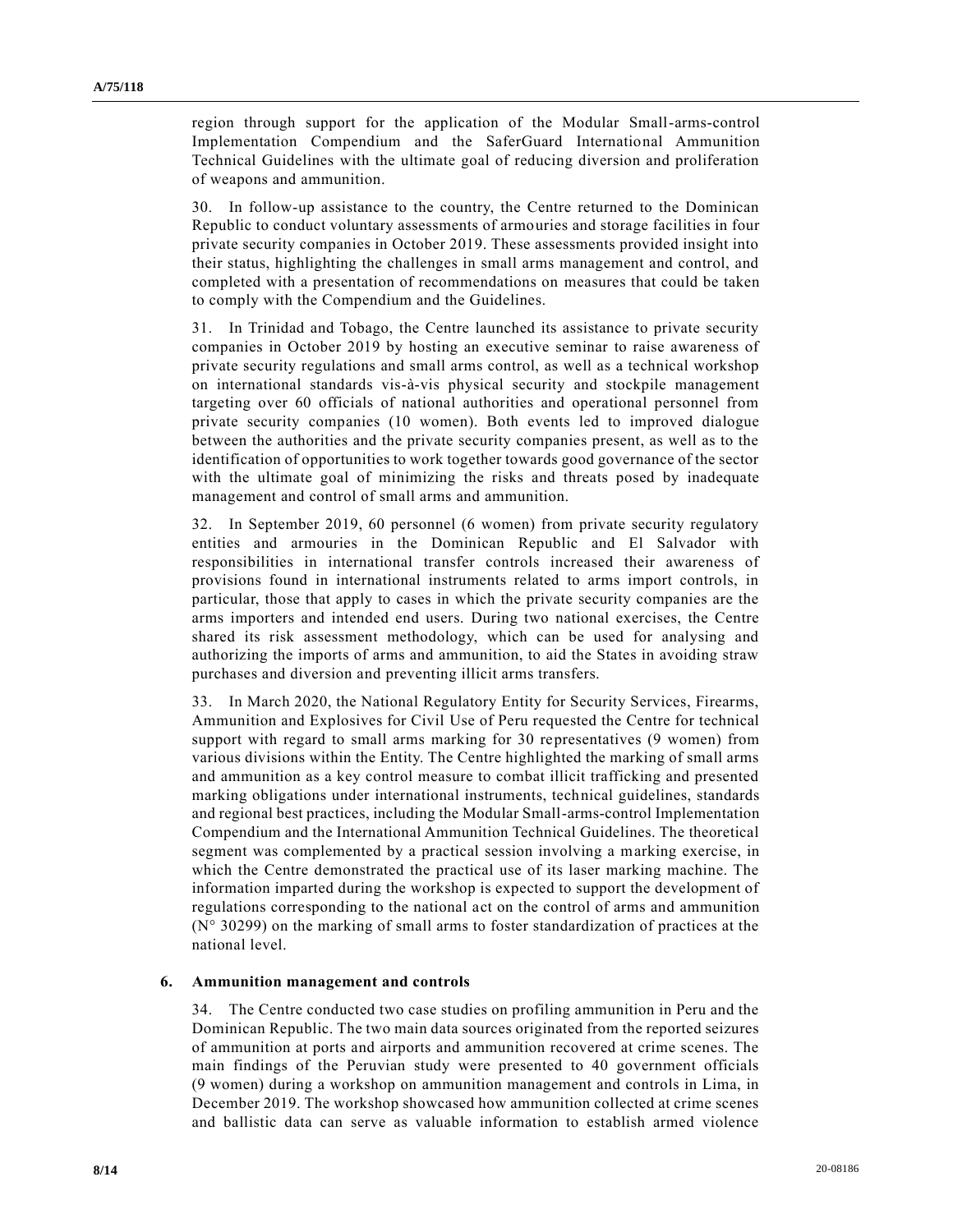patterns and identify "hotspots". The Centre also shared insight into the recommended methodology for conducting evidence-based research to identify tendencies or patterns related to illicit trafficking, diversion and armed violence. These recommendations derived from a regional expert meeting on methodological practices organized by the Centre in Lima, in December 2019.

35. The Centre was also invited to present the research methodology used in both studies, along with the outcomes of the regional expert meeting, at an informal expert meeting held in London in December 2019 on monitoring and diagnosing ammunition diversion, trafficking and misuse, organized by the United Nations Institute for Disarmament Research.

36. In conformity with General Assembly resolution 72/55, the Centre spearheaded a series of national workshops on ammunition control and regulation, which were held in Colombia, in November 2019, and Peru, in December 2019, and benefited 70 policymakers (14 women) on issues ranging from the different stages of the life cycle of ammunition management to the findings of the Centre's research on national ammunition control practices in the region. Likewise, the workshops offered insights by experts from Brazil and the Dominican Republic who were invited to present their national experiences in ammunition tracing and import marking of ammunition for civilian use, respectively.

37. The conclusions of these workshops fed into the global process towards the meetings of the group of governmental experts initiated in 2020 on the problems arising from the accumulation of conventional ammunition stockpiles in surplus.

38. The meetings of the group of governmental experts in 2020 also benefited from the outcomes of the informal discussions held during two international outreach seminars on conventional ammunition control delivered to Latin American and Caribbean audiences. These events, reaching 100 operational-level and political-level national officials (32 women), were aimed at increasing capacities concerning the safe, secure and accountable management of conventional ammunition, as well as collating input from States on their regulatory and assistance needs in this regard. The Centre linked all technical dialogue on the subject to the existing international guidelines and cooperation frameworks, most notably the SaferGuard programme and the Technical Guidelines.

39. In June 2020, the Centre finalized its regional legislative working paper on national ammunition control measures and practices. Also in June 2020, the translation of the Technical Guidelines into Spanish was completed, and they are set to be launched imminently. The availability of the Guidelines in Spanish will bolster substantially the expansion and application of the Guidelines throughout the Latin American region, making them more accessible to all practitioners and control authorities, and thus leading to a safer region.

#### **7. Improving firearms tracing capacity**

40. Assisting States with improving their implementation of arms control instruments, including the Programme of Action and the International Tracing Instrument, was the focus of several activities within the Centre's project portfolio.

41. With a view to enhancing tracing capabilities, the Centre continued to work with States to reinforce national forensic procedures for tracing illicit small arms and prosecuting criminals and traffickers by increasing the capacity of firearms examiners to present reliable ballistic evidence in courts of law. The backlog of firearms-related open cases is thereby reduced and ballistic information-sharing among States is improved.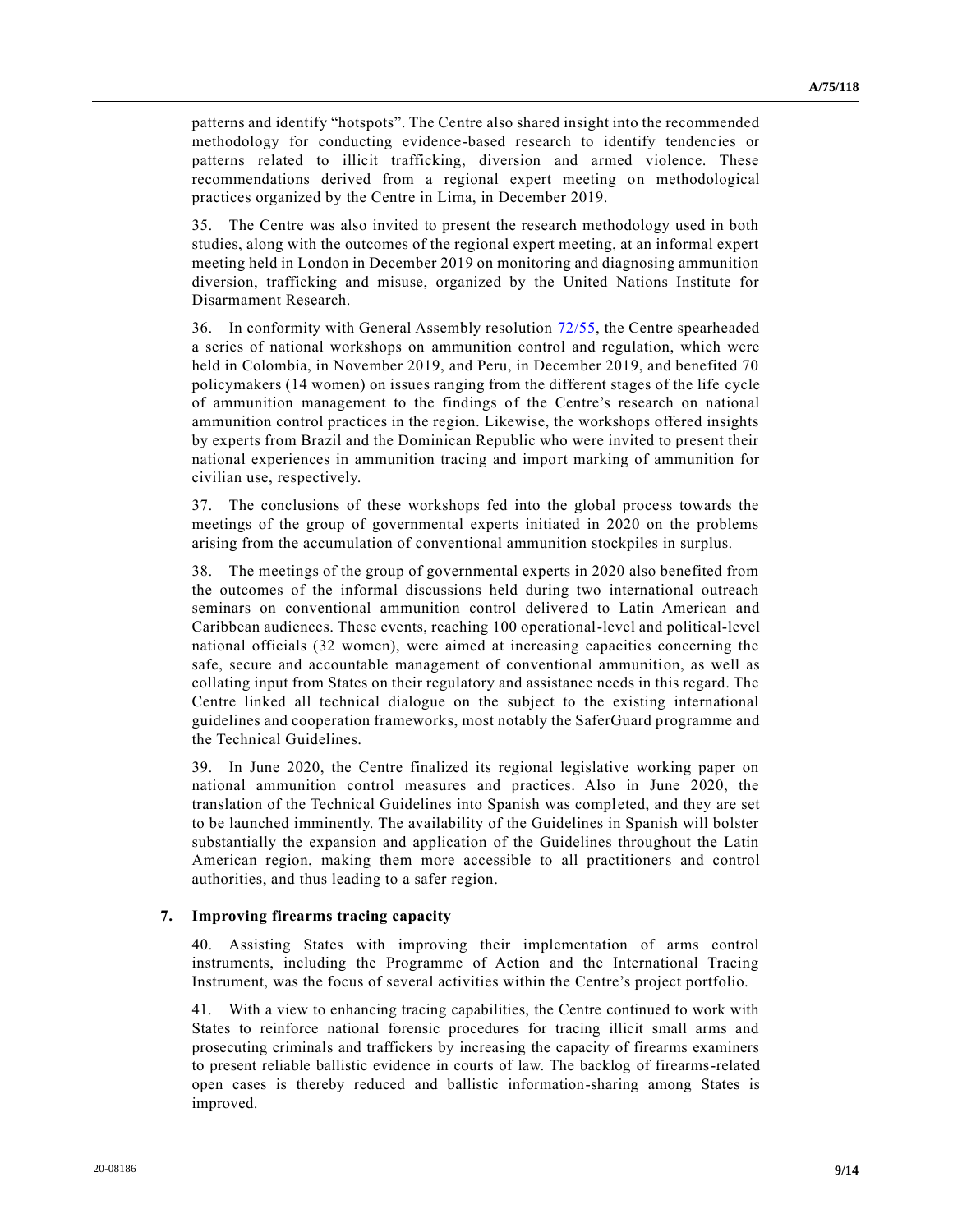42. In response to a request by the Dominican Republic for specialized training to improve its ability to carry out firearms-related criminal investigations, the Centre piloted its ballistic intelligence management course for the first time in the region in February 2020. Over 20 national officials (11 women) from State laboratories, police units and various ministries participated in a three-day training course. The course covered issues ranging from firearms and ammunition identification and classification to chain of custody and ballistic intelligence.

43. As part of its support to Barbados, the Centre implemented a three-part workshop in June and July on ballistic intelligence management, including the creation of physical open case files of ballistic material recovered from unsolved crime scenes, as well as the use of ballistic intelligence in investigations and prosecution of small arms-related crime.

44. As a follow-up to recommendations made by the Centre in 2018 on how Trinidad and Tobago could improve existing procedures related to case management and workflow processes at the Firearms Section of its Forensic Science Centre, the Centre delivered hands-on training in comparison microscopy in July 2019. This training better equipped firearms technicians to use a comparison microscope to conduct manual reviews for ballistic material to match known pairs and discover linkages between crime samples, with a view to reducing the time it takes to effectively process and report on the backlog of ballistic evidence submitted to the laboratory each year and hence lowering impunity in cases of armed violence. Owing to the COVID-19 pandemic, the Centre operationalized two additional training workshops on comparison microscopy for forensic ballistics and small arms identification, safety and evidence recovery in May and June 2020, targeting State armourers and laboratory technicians (15 participants) through an online training portal.

45. There is a persistent need in the field of forensic ballistics to increase the capacity and number of firearms technicians so that they may eventually become competent reporting officers, capable of signing off on forensic reports. To fulfil this need, the Centre completed the delivery of its training to six firearms techni cians of the Royal Bahamas Police Force, implementing a series of online and in situ firearm examiner training sessions from January to November 2019.

46. To bolster regional cooperation and knowledge exchange, a series of webinars was conducted by the Centre from July to October 2019 for law enforcement personnel from the Bahamas, Barbados, Guyana, Saint Kitts and Nevis and Trinidad and Tobago. The webinars were undertaken in collaboration in some instances with national forensic science laboratories, reaching a total of some 90 firearms examiners and ballistic laboratory technicians (19 women).

47. Officials from the Dominican Republic in July 2019, Saint Kitts and Nevis in October 2019, the Bahamas in November 2019 and Guyana in November 2019 benefited from national round tables to enhance firearms-related investigations and assess ballistic intelligence management capabilities. The round tables were focused on how to properly handle the forensic data related to recovered firearms evidence and the due process inherent in collecting it. The sessions brought together over 50 officials (14 women) from all relevant sectors (law enforcement officials, scientific experts, justice officials, etc.) in an inter-institutional manner.

#### **8. Caribbean firearms road map**

48. A road map for addressing Caribbean priority actions on the illicit proliferation of firearms and ammunition across the Caribbean in a sustainable manner by 2030 (Caribbean firearms road map), was adopted by the Permanent Secretaries of National Security in the Caribbean in June 2020. The aim of the road map is to accelerate and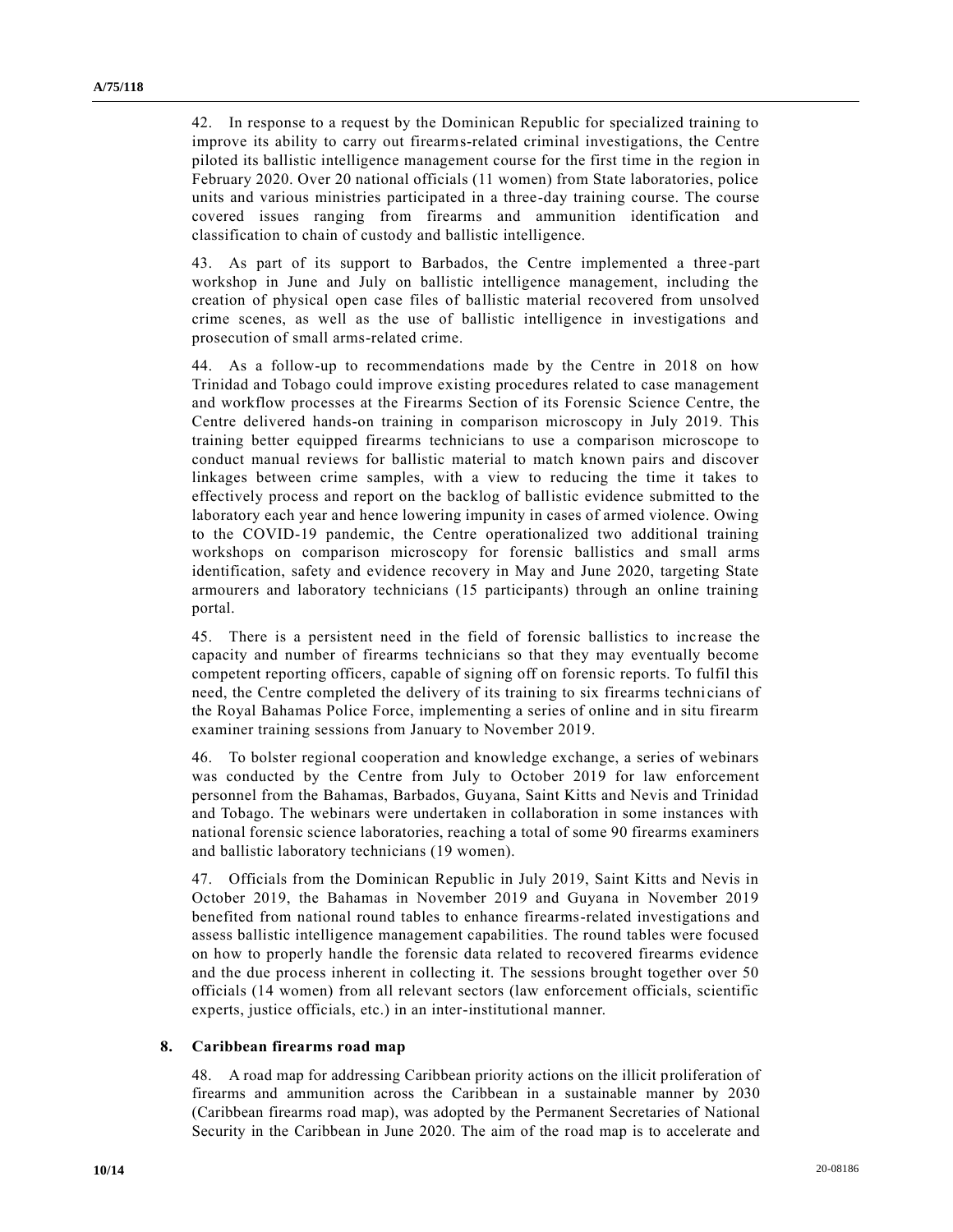bolster Caribbean States' efforts to prevent and combat the illicit proliferation of firearms and ammunition in the region. It will serve as a guiding and consensual document developed and owned by the Member States of the Caribbean Community (CARICOM) and the Dominican Republic, and will provide a platform for commonly agreed levels of performance, as well as outline the commitments required at the strategic, policy and operational levels among the beneficiary States. The genesis of the road map is derived from the political commitments and actions adopted by CARICOM leaders at the nineteenth Special Meeting of the Conference of Heads of Government of the Caribbean Community on Security, convened in May 2019.

49. As a lead-up to this adoption, the Centre and the Implementation Agency for Crime and Security of CARICOM, as the main implementing partners identified for the road map, conducted over 20 consultations with States between March and June 2020. The road map has the much-welcomed support of key stakeholders, including the Organization of American States, the United Nations Development Programme, the International Criminal Police Organization (INTERPOL), the United Nations Office on Drugs and Crime and the World Customs Organization, as well as the donor community, including Germany, the United States of America, Canada, the European Union, France, the United Kingdom of Great Britain and Northern Ireland and the Netherlands.

50. Following the adoption of the road map, the Centre and the Implementation Agency for Crime and Security of CARICOM will assist Caribbean States in developing their own individual national action plans and help garner technical support for its domestic implementation. The plans will serve States in mapping out their priorities and timelines for implementing the goals and actions stipulated in the road map. The road map will contribute to the attainment of the 2030 Agenda for Sustainable Development, more specifically to target 16.4, the aim of which is to significantly reduce illicit financial and arms flow by 2030.

## **B. Supporting the implementation of multilateral instruments relating to weapons of mass destruction**

#### **Security Council resolution 1540 (2004)**

51. In response to requests by Caribbean States for support in the implementation of Security Council resolution 1540 (2004), the Centre continued to implement its assistance programme in the Latin American and Caribbean region. The programme offers the technical tools and legal assistance to effectively implement the resolution, in particular on issues related to biosecurity and biosafety, maritime and port security and operational focus lists.

52. In follow-up to the legal assistance provided to Peru in the drafting of its bill on biological weapons and their destruction during the previous reporting period, the Centre delivered a workshop on non-proliferation instruments for 30 national officials (12 women) in November 2019. The Centre provided its expertise on biosafety and biosecurity in line with the provisions of the Convention on the Prohibition of the Development, Production and Stockpiling of Bacteriological (Biological) and Toxin Weapons and on their Destruction. The Centre's inputs will be applied by the country in the future development of a national regulatory regime to ensure the effective implementation of the Convention. The workshop also served to emphasize the need for inter-agency coordination and communication among relevant entities to advance on finalizing and validating the bill.

53. To support the implementation of Security Council resolution 1540 (2004), the Centre delivered a commodity identification training on dual-use goods for 40 customs officials, and government and private sector representatives (17 women) in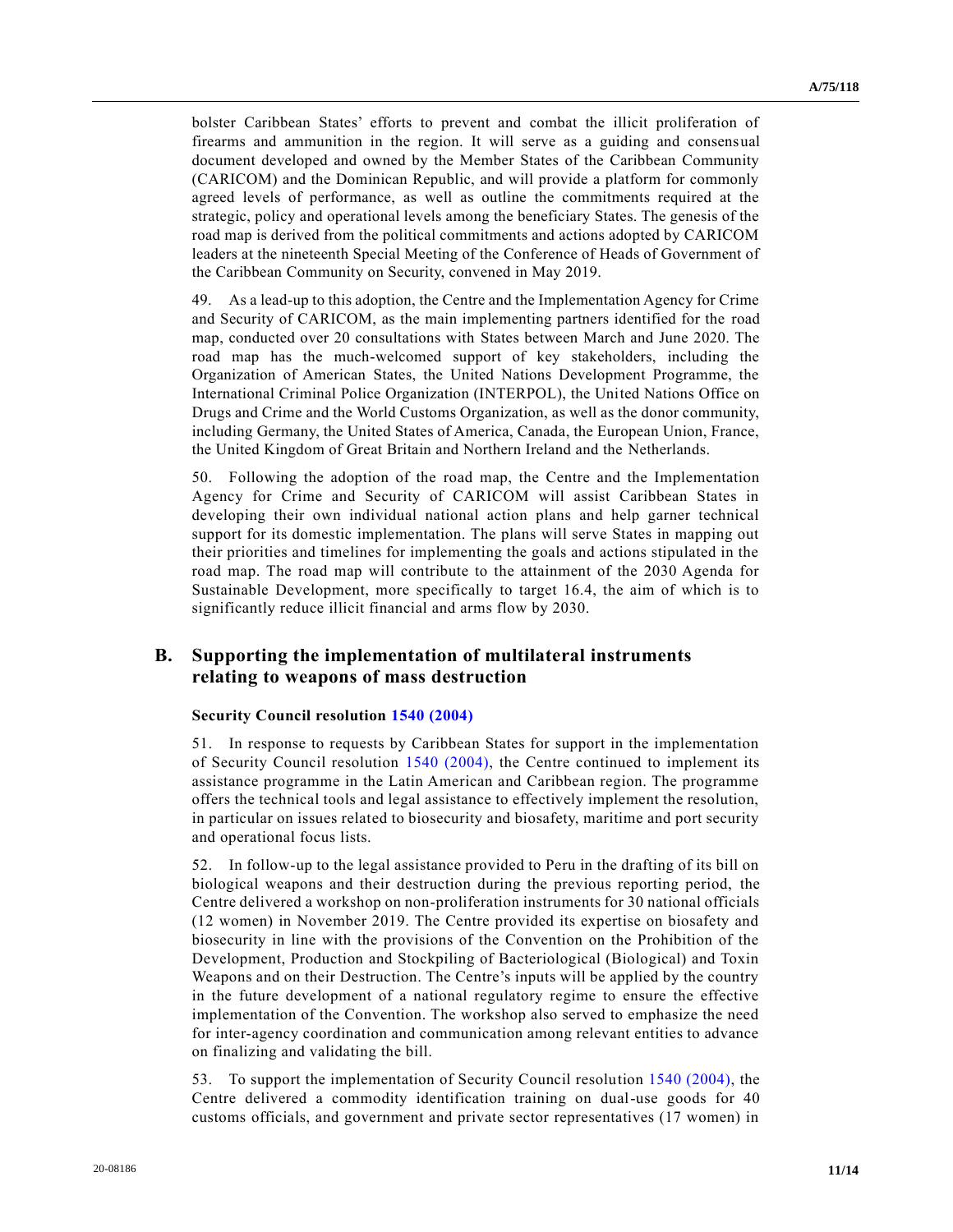the Dominican Republic in October 2019. The training sessions were conducted with the support of the United States Department of Energy, consultants of the Export Control and Related Border Security Program of the United States Department of State, and the World Customs Organization.

54. The Centre returned to the country in December 2019, in partnership with the Ministry of Defence of the Dominican Republic, to develop effective measures to prevent non-State actors from acquiring and using dual-use biological material for illegal purposes and improve physical protection measures of such items, pursuant to Security Council resolution 1540 (2004). A seminar was organized and the Centre provided technical assistance in the revision of the country's bill against the proliferation of weapons of mass destruction, which was drafted with the legal support of the Centre during previous reporting periods. This exercise presented an opportunity for 43 national officials and experts (15 women) to discuss the need to develop relevant regulatory provisions to further strengthen and accompany the bill. Lastly, the workshop promoted a discussion on the importance of inter-agency coordination and communication among governmental institutions, the private sector, academia and industry to effectively implement resolution 1540 (2004) in the Dominican Republic.

55. Given the pivotal role of customs officials in strategic trade controls and non-proliferation of weapons of mass destruction, the Centre invited 16 customs officials (6 women) from 10 Caribbean States to a regional seminar in Belize in November 2019. The event introduced practical tools to assist States in preventing the proliferation of dual-use items and to implement national licensing frameworks to regulate strategic trade flows.

# **IV. Staffing, financing and administration**

### **A. Finances**

56. In accordance with General Assembly resolution 41/60 J, the Centre was established on the basis of existing resources and voluntary contributions made by Member States and interested organizations for its core and programme activities. In 2019, voluntary contributions to the Centre's trust fund were received in the amount of \$440,635. The Secretary-General expresses his appreciation to the Government of Peru for the support that it has provided in its capacity as host country to the Centre. The Secretary-General expresses his gratitude to the Centre's donors, the Governments of Germany, Guyana, Panama and Sweden and to the Arms Trade Treaty voluntary trust fund for their ongoing financial support. The Secretary-General also expresses his thanks to the Governments of Canada and the United States for their generous and ongoing support to several multi-year programmes that were implemented throughout the reporting period. Those contributions, along with contributions from the European Union and Switzerland enabled the Centre to continue to assist Member States in the region, at their request, throughout the reporting period.

57. The Secretary-General also expresses his appreciation to Mexico and Panama for their financial contributions. He continues to encourage financial and in-kind contributions from Latin American and Caribbean States as a clear indication of the value that Member States place on the Centre's expertise and technical assistance.

58. The Secretary-General wishes to thank all States and partners for their generous contributions to and support for the Centre and encourages their ongoing support to ensure that the Centre can continue to provide technical and capacity-building assistance to Member States in the region, at their request, in fulfilment of its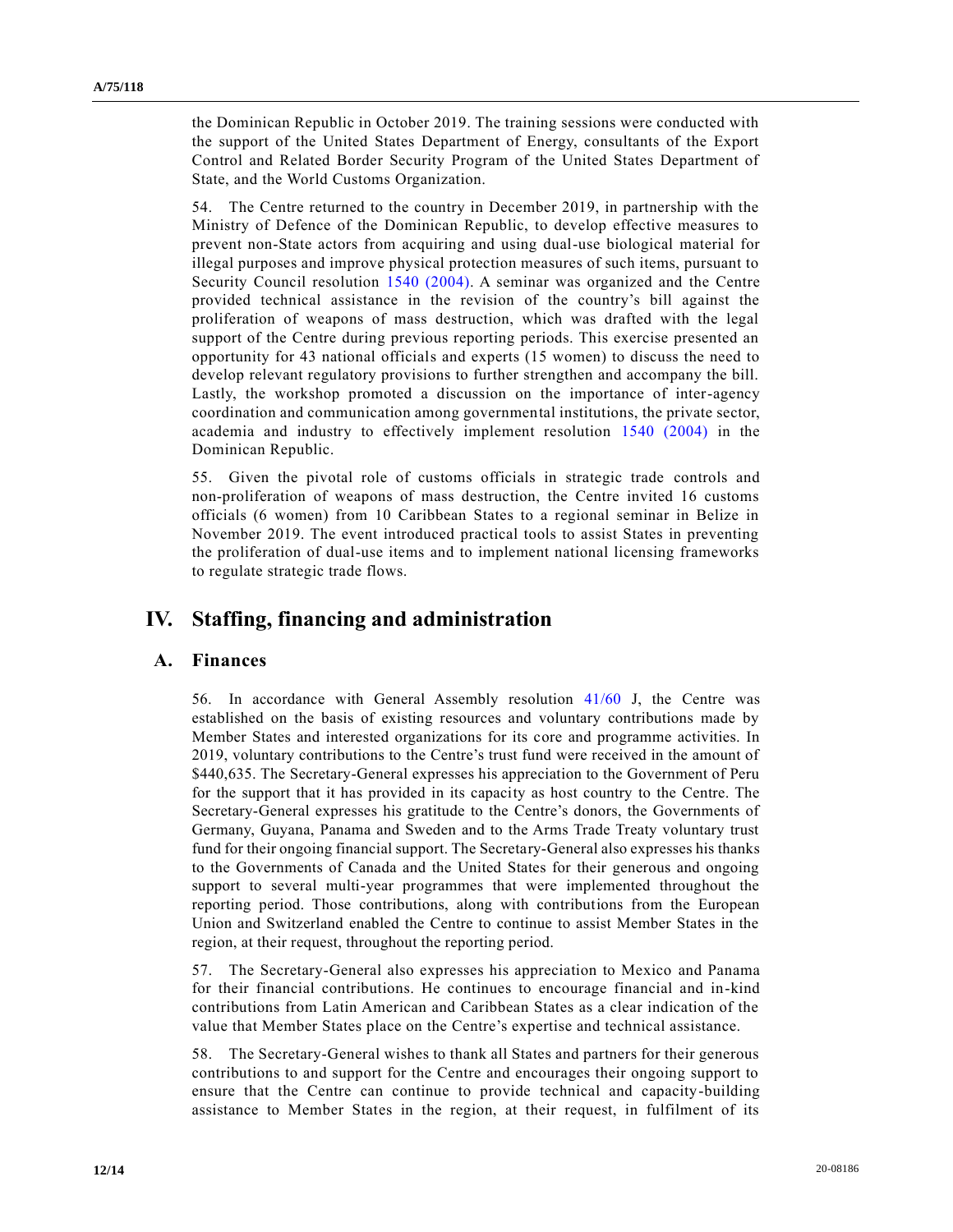mandate. Information on the status of the trust fund for the Centre for 2019 is contained in the annex to the present report.

### **B. Staffing and administration**

59. The regular budget of the United Nations funds the posts of one Senior Political Affairs Officer/Director of the Centre (P-5), one Political Affairs Officer (P-3) and one General Services staff member (G-7 Local level).

60. Project personnel posts are funded exclusively through voluntary contributions. The Centre recruited additional programmatic support personnel for its conventional arms and non-proliferation programmes, as well as international advisers to lead the Centre's women and security programme. Their contributions were aimed ma inly at supporting the Centre's gender-focused initiatives, as well as assisting with the development of new virtual tools and guides, given the new demand for online tools in response to travel restrictions due to the COVID-19 pandemic.

61. In addition, six interns (5 women) and one United Nations Volunteer supported the Regional Centre with the implementation of projects and with the translation of communication and public relations material.

## **V. Conclusion**

62. The Centre undertook more than 60 substantive activities to support States in their implementation of the Programme of Action to Prevent, Combat and Eradicate the Illicit Trade in Small Arms and Light Weapons in All Its Aspects, the International Tracing Instrument, the Arms Trade Treaty, Security Council resolution 1540 (2004) and General Assembly resolution 65/69.

63. The Centre continued to expand its technical assistance in areas ranging from support for the marking and tracing of small arms and ammunition and combating illicit trafficking in them through improvements in the physical safety and security of government-owned and private security-owned stockpiles. The Centre also continued to support States in strengthening their national frameworks on import and export controls for conventional weapons and dual-use goods. Moreover, it supported States in their efforts to prevent the proliferation of weapons of mass destruction through the provision of legal assistance related to the Biological Weapons Convention and capacity-building workshops. Gender considerations were highlighted as an essential element for consideration in the small arms trade among national authorities pursuant to General Assembly resolution 65/69.

64. In line with the gender mainstreaming action plan of the Office for Disarmament Affairs, the Centre continued to promote the participation and role of women in disarmament, non-proliferation and arms control by ensuring a maximum number of female participants at all of its events, reaching more than 430 women. Women represented 35 per cent of all participants.

65. The Secretary-General reiterates his call to Member States and other partners in a position to do so to provide the Centre with the financial and in-kind support, including direct financial contributions from Latin American and Caribbean States, necessary for it to continue to carry out its mandate effectively and serve the needs of Member States in the region. The Secretary-General also encourages States to continue to fully utilize the Centre's expertise and experience in their joint efforts to promote peace, security and disarmament in the region.